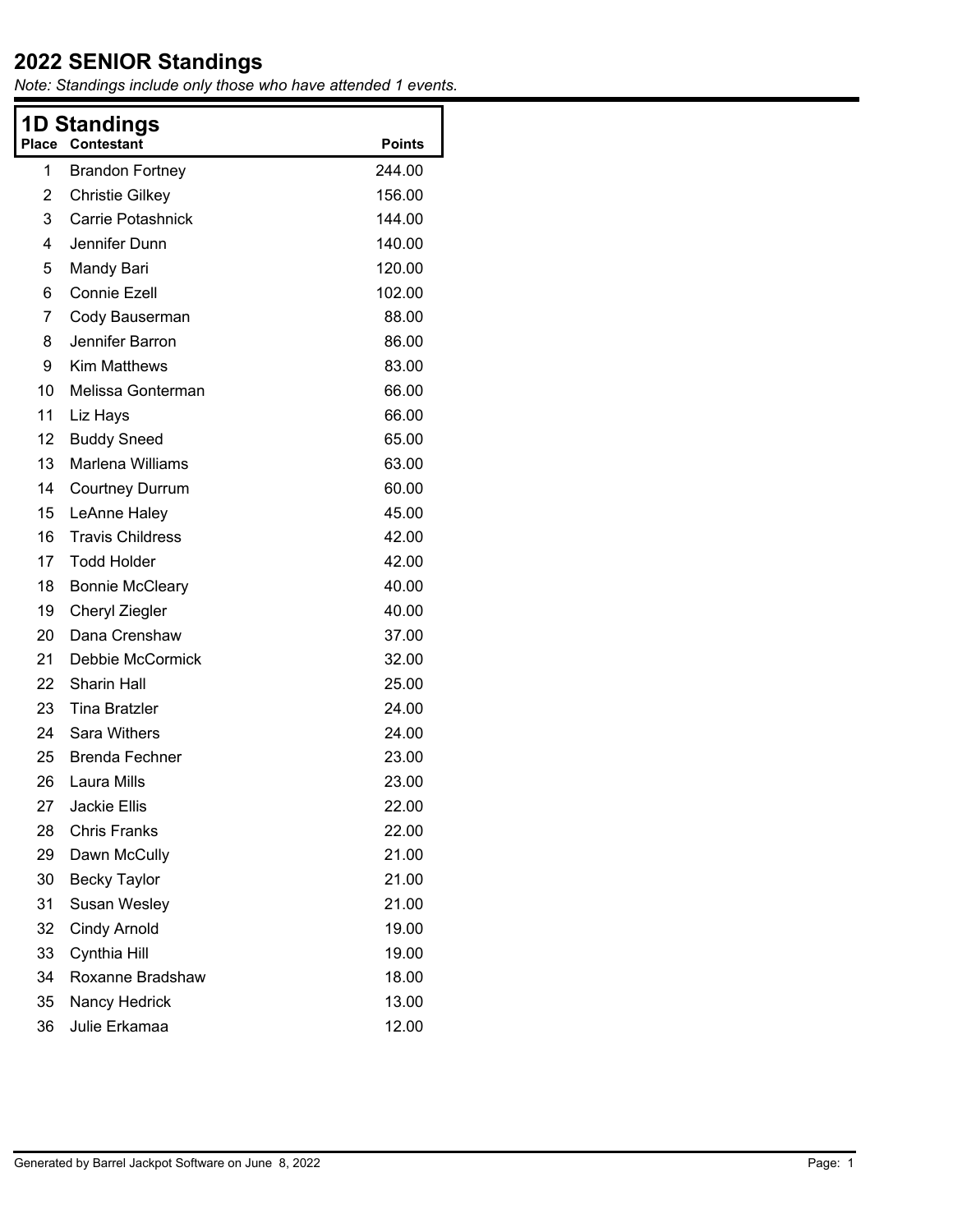| 2D Standings |                         |               |  |
|--------------|-------------------------|---------------|--|
| <b>Place</b> | <b>Contestant</b>       | <b>Points</b> |  |
| 1            | LeAnne Haley            | 247.00        |  |
| 2            | <b>Christie Gilkey</b>  | 205.00        |  |
| 3            | Stephanie Lynn          | 178.00        |  |
| 4            | <b>Brandon Fortney</b>  | 134.00        |  |
| 5            | Cynthia Hill            | 128.00        |  |
| 6            | Susan Wesley            | 110.00        |  |
| 7            | Mandy Bari              | 105.00        |  |
| 8            | <b>Bonnie McCleary</b>  | 91.00         |  |
| 9            | Jennifer Barron         | 72.00         |  |
| 10           | Julie Erkamaa           | 67.00         |  |
| 11           | Lee Ann Brooks          | 65.00         |  |
| 12           | Marlena Williams        | 63.00         |  |
| 13           | Jodi Carney             | 62.00         |  |
| 14           | <b>Wayne Davis</b>      | 53.00         |  |
| 15           | Dana Crenshaw           | 52.00         |  |
| 16           | Jana Hutcheson          | 46.00         |  |
| 17           | <b>Tammy Neal</b>       | 46.00         |  |
| 18           | <b>Connie Ezell</b>     | 45.00         |  |
| 19           | <b>Travis Childress</b> | 43.00         |  |
| 20           | Robbin Ragan            | 42.00         |  |
| 21           | Shannon Langford        | 41.00         |  |
| 22           | Ginger LeBlanc          | 38.00         |  |
| 23           | Sherri Surman           | 38.00         |  |
| 24           | <b>Jackie Ellis</b>     | 35.00         |  |
| 25           | Jan Oxner               | 34.00         |  |
| 26           | Cody Bauserman          | 28.00         |  |
| 27           | Teresa Harrington       | 25.00         |  |
| 28           | <b>Tina Bratzler</b>    | 24.00         |  |
| 29           | Lance Graves            | 23.00         |  |
| 30           | Jennifer McBroom        | 23.00         |  |
| 31           | <b>Babs Belew</b>       | 22.00         |  |
| 32           | Melinda Schexnaider     | 22.00         |  |
| 33           | <b>Buddy Sneed</b>      | 22.00         |  |
| 34           | Cheryl Ziegler          | 22.00         |  |
| 35           | <b>Stephanie Sikes</b>  | 21.00         |  |
| 36           | Roxanne Bradshaw        | 20.00         |  |
| 37           | Kim Merrell             | 20.00         |  |
| 38           | Misty Orr               | 19.00         |  |
| 39           | Stephanie Wooten        | 19.00         |  |
| 40           | Melissa Gonterman       | 18.00         |  |
|              |                         |               |  |

| <b>2D Standings</b> |                       |               |  |
|---------------------|-----------------------|---------------|--|
| Place               | Contestant            | <b>Points</b> |  |
| 41                  | Gail Stahlman         | 17.00         |  |
| 42                  | Kim Winstead          | 17.00         |  |
| 43                  | Cindy Arnold          | 16.00         |  |
| 44                  | <b>Whitney Bettis</b> | 16.00         |  |
| 45                  | Gretchen Goedeken     | 16.00         |  |
| 46                  | David Perry           | 16.00         |  |
| 47                  | Tammy Ratcliff        | 16.00         |  |
| 48                  | Michael Thornberry    | 16.00         |  |
| 49                  | Becky Taylor          | 14.00         |  |
| 50                  | Jenna Beth Blair      | 13.00         |  |
| 51                  | Nancy Hedrick         | 13.00         |  |
| 52                  | Mercedes Wells        | 13.00         |  |
| 53                  | Thresa Bailey         | 12.00         |  |
| 54                  | Janelle Osborne       | 10.00         |  |
| 55                  | Donna Kile            | 9.00          |  |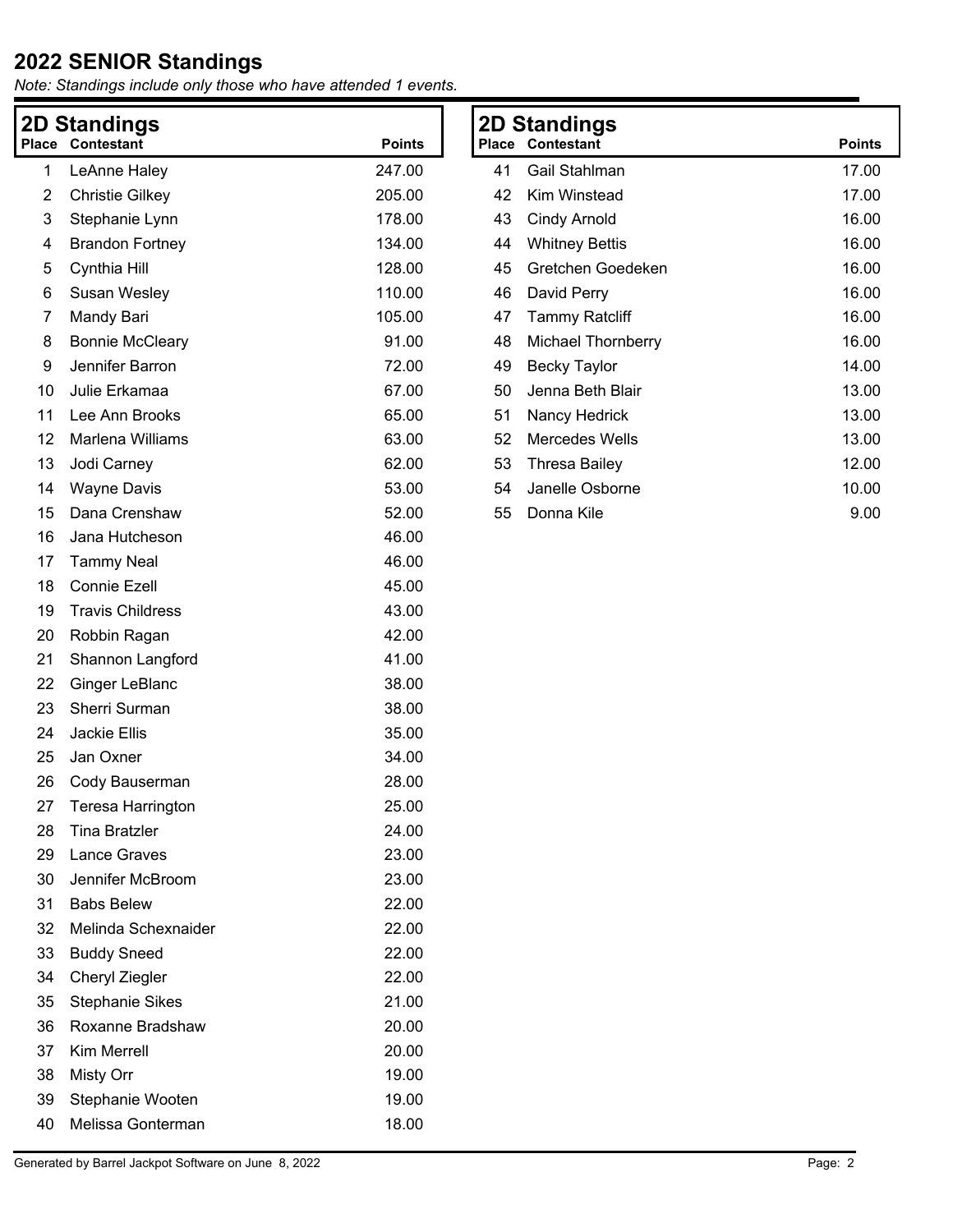| <b>3D Standings</b>                      |                          |        | <b>3D Standings</b>     |                           |       |
|------------------------------------------|--------------------------|--------|-------------------------|---------------------------|-------|
| <b>Place Contestant</b><br><b>Points</b> |                          |        | <b>Place Contestant</b> | <b>Points</b>             |       |
| 1                                        | Janelle Osborne          | 221.00 | 41                      | Jeff Pate                 | 25.00 |
| 2                                        | Stephanie Lynn           | 190.00 | 42                      | Amy Hart                  | 24.00 |
| 3                                        | LeAnne Haley             | 173.00 | 43                      | Sherrye Lemmons           | 24.00 |
| 4                                        | Sherri Surman            | 154.00 | 44                      | Deborah Lynch             | 24.00 |
| 5                                        | Mary Hanks               | 135.00 | 45                      | James McCormick           | 24.00 |
| 6                                        | Loretta Mauldin          | 131.00 | 46                      | Jenna Beth Blair          | 23.00 |
| 7                                        | Kim Winstead             | 90.00  | 47                      | Lee Ann Brooks            | 23.00 |
| 8                                        | <b>Stacey Pennington</b> | 80.00  | 48                      | Jodi Carney               | 23.00 |
| 9                                        | Angela Adams             | 76.00  | 49                      | Pamela Nale               | 23.00 |
| 10                                       | Lisa Byford              | 76.00  | 50                      | Donna Kelley              | 22.00 |
| 11                                       | <b>Valerie Cross</b>     | 70.00  | 51                      | Pam Smith                 | 22.00 |
| 12                                       | <b>Christie Gilkey</b>   | 67.00  | 52                      | Gail Stahlman             | 22.00 |
| 13                                       | Sandy Hubler             | 66.00  | 53                      | <b>Bonnie McCleary</b>    | 21.00 |
| 14                                       | Robbin Ragan             | 65.00  | 54                      | Kim Merrell               | 21.00 |
| 15                                       | <b>Becky Oglesby</b>     | 62.00  | 55                      | Cody Bauserman            | 20.00 |
| 16                                       | Karyn Melton             | 49.00  | 56                      | Mary Dacus                | 20.00 |
| 17                                       | Kathy Johnson            | 47.00  | 57                      | Donna Kile                | 20.00 |
| 18                                       | <b>Thresa Bailey</b>     | 46.00  | 58                      | Cindy Toll                | 20.00 |
| 19                                       | Mandy Bari               | 46.00  | 59                      | Allen Ashworth            | 19.00 |
| 20                                       | Julie Bridewell          | 46.00  | 60                      | Lisa Cook                 | 19.00 |
| 21                                       | Lori Jackson             | 46.00  | 61                      | Dana Crenshaw             | 19.00 |
| 22                                       | <b>Tammy Ratcliff</b>    | 46.00  | 62                      | Autumn Lucas              | 19.00 |
| 23                                       | <b>Brandon Fortney</b>   | 45.00  | 63                      | Jan Oxner                 | 19.00 |
| 24                                       | Shannon Langford         | 45.00  | 64                      | Gretchen Goedeken         | 18.00 |
| 25                                       | Letitia Hairgrove        | 42.00  | 65                      | <b>Michael Thornberry</b> | 18.00 |
| 26                                       | David Perry              | 42.00  | 66                      | Rachel Cullum             | 17.00 |
| 27                                       | Dinah Wilson             | 42.00  | 67                      | Robyn Herring             | 17.00 |
| 28                                       | Melissa Gonterman        | 40.00  | 68                      | <b>Cindy Lewis</b>        | 17.00 |
| 29                                       | Deb Higgins              | 40.00  | 69                      | Kathy Tipton              | 17.00 |
| 30                                       | Ginger LeBlanc           | 39.00  | 70                      | Linda Leach               | 16.00 |
| 31                                       | Pam Varnado              | 38.00  | 71                      | <b>Charlene Williams</b>  | 16.00 |
| 32                                       | Paulette Raggio          | 34.00  | 72                      | Amy Green                 | 15.00 |
| 33                                       | Julie Erkamaa            | 32.00  | 73                      | Debbie McCormick          | 15.00 |
| 34                                       | Scott Sherman            | 32.00  | 74                      | <b>Tim Morris</b>         | 15.00 |
| 35                                       | <b>Shelly Redwine</b>    | 30.00  | 75                      | <b>Bettlyn Babin</b>      | 10.00 |
| 36                                       | Linda Cole               | 29.00  | 76                      | Angale Best               | 9.00  |
| 37                                       | <b>Babs Belew</b>        | 28.00  | 77                      | Dana Pace                 | 9.00  |
| 38                                       | Jennifer Barron          | 25.00  | 78                      | Deanna Harrison           | 7.00  |
| 39                                       | Sonya Cochran            | 25.00  | 79                      | Dale Burgess              | 6.00  |
| 40                                       | <b>Wayne Davis</b>       | 25.00  | 80                      | Kelly Garland             | 6.00  |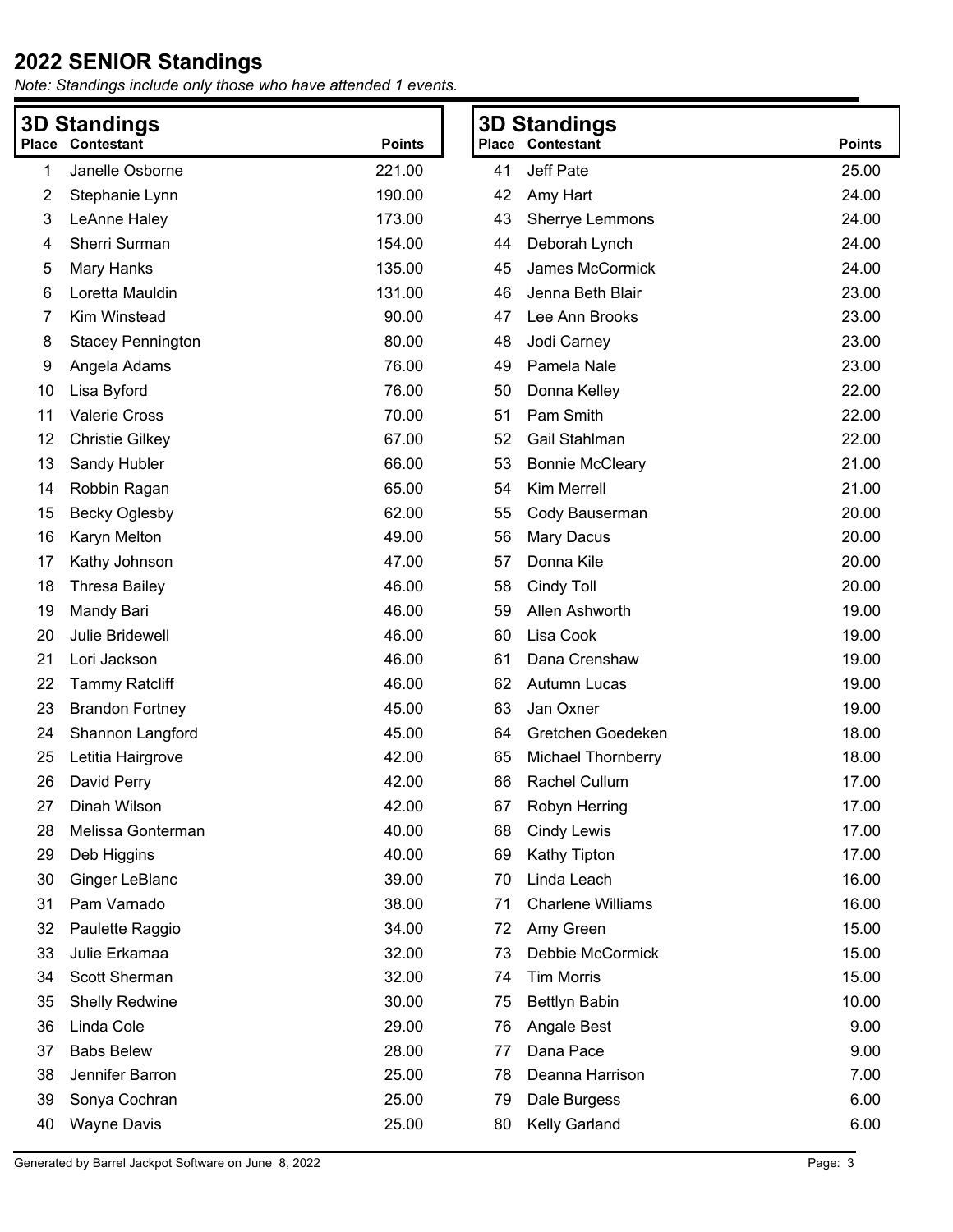| 3D Standings<br><b>Place Contestant</b><br><b>Points</b> |                  |      |
|----------------------------------------------------------|------------------|------|
|                                                          | 81 Angie Adams   | 5.00 |
|                                                          | 82 Sandi Hassell | 5.00 |
| 83                                                       | Michelle Staggs  | 5.00 |